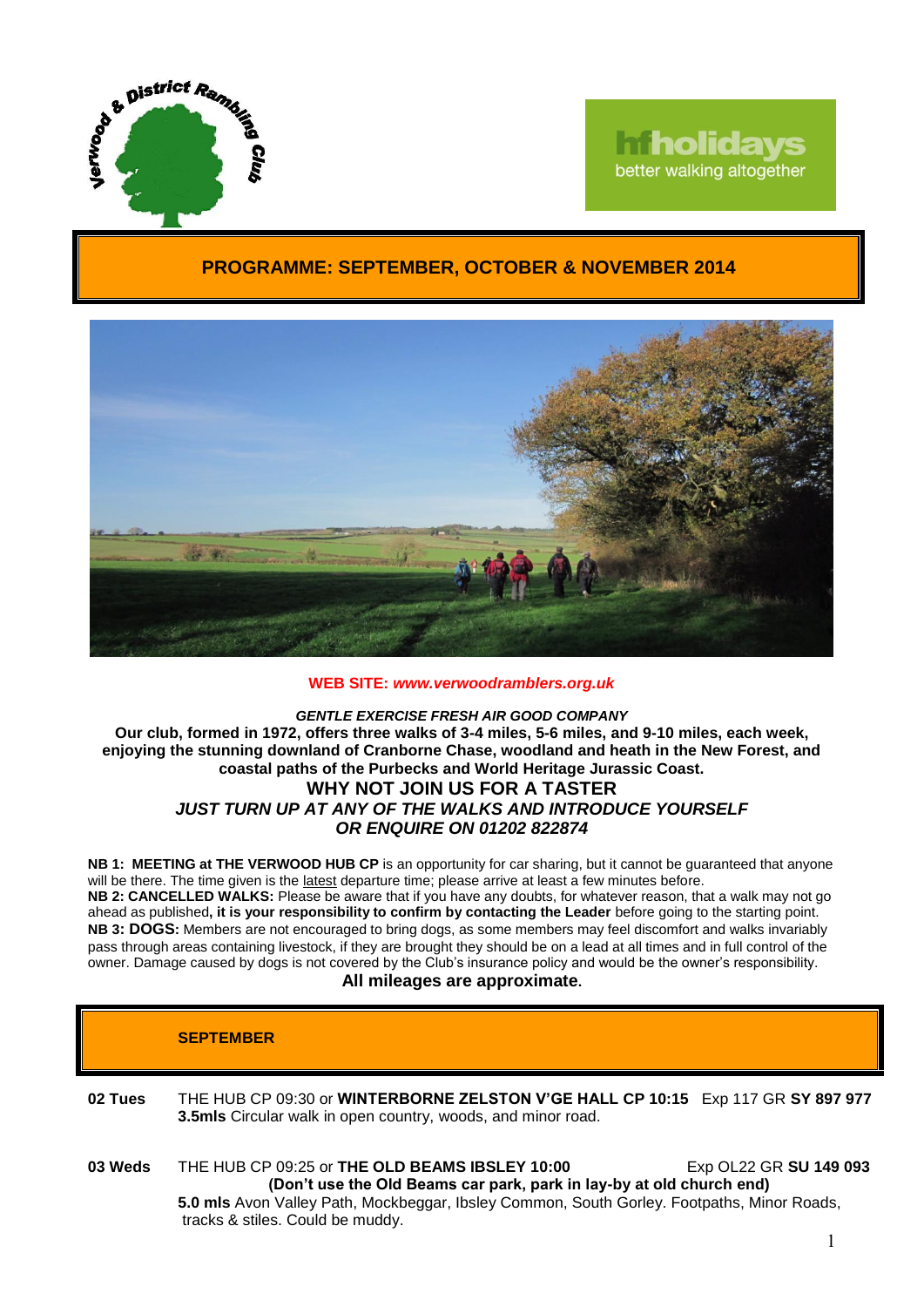- **06 Sat THE HUB CP 09:00 or OLD SARUM CP 10:00 <b>EXP 10:00** Exp 130 GR SU 139 326 **(To catch 10:14 Bus to Amesbury – Don't forget bus pass) 9.5 miles.** Walk back to Old Sarum following the River Avon through the Woodford Valley on paths, tracks and village roads. **09 Tues** THE HUB CP 09:20 or **WITCHAMPTON VILLAGE HALL CP 10:00** Exp 118 GR **ST 988 064 3.5 mls**. Didlington Farm New Town Level walking. some road walking 2 styles **10 Weds** THE HUB CP 09:20 or **BROADCHALKE CHURCH CP 10:00** Exp 130 GR SU 042 254 **5.5 mls** Knapp Farm Knapp Down Compton Down Some hills. No styles. **12 Fri** THE HUB CP 09:00 or **WORTH MATRAVERS 10:15** OL 15 GR **SY 975 776 8.5 mls.** Strenuous in parts. Priest Way, Dancing Ledge, Seacombe, Winspit, St Aldhelms, Emmets Hill. *Alternative self guided route St Aldhelms back to car park to avoid steep steps.* **16 Tues** THE HUB CP 9:20 or **BADBURY RINGS 10:00** Exp. 118 GR **ST 960 031 3.0 mls** around the rings 1 N.T. stile. **17 Weds** THE HUB CP 09:20 or **ABBOTTS WELL CP 10:00** Exp OL22 GR SU 179 129 **6.0 mls** Ogdens, Hasley Inclosure, Sloden Inclosure, Hampton Ridge **20 Sat** THE HUB CP 09:15 or **BREAMORE CHURCH 10:00** Exp OL22 GR **SU 154 188 9.5 mls** Moderate, Mizmaze, Gallows Hill, Whitsbury, Rockbourne Whitsbury Common, Outwick. **23 Tues** THE HUB CP 09:30 or **HASKINS GARDEN CENTRE CP 10:00** Exp OL 22 GR **SZ 066 986 3.8 mls** River Stour, Woods, Poor Common. One stile, one short hill. **24 Weds WALK NOT SUBMITTED 27 SAT NOTE: LYMINGTON FERRY TERMINAL 08:15 FOR 08:40 FERRY** Exp OL22 GR **SZ 333 955 BRING BUS PASSES. Leaders will be at the FerryTerminal. Choice of 2 inland walks both leaving Yarmouth for Newbridge on No.7 bus at 09:55. Walk 1) 7.5 mls** circular walk from Newbridge back to Newbridge. Return to Yarmouth by bus. The route takes in Shalfleet and Newtown returning via Swainston Manor and Five Houses. **Walk 2) 11.0 mls** following the path of walk 1 but continues south to the Brighstone Forest and returns via Gotten Leaze to Newbridge. Return to Yarmouth by bus. **Car Park charges £6 (2-12 hours). Ferry fare £10.40 for seniors.**  Check [www.wightlink.co.uk](http://www.wightlink.co.uk/) for any offers nearer the time. **30 Tues** THE HUB CP 09:20 or **WEST OVERCLIFF DRIVE B'MTH 10:00** Exp OL22 GR **SZ 076 903 Park on bend overlooking sea, near to Argyle Bowling Green/Gardens 3.0mls** Alum & Branksome Chines; Pavement & Prom; 2 Slopes Up and 2 Down **OCTOBER**
- **01 Weds** THE HUB CP 09:15 or **BADBURY RINGS CP 10:00** Exp 118 GR **SU 960 031 5.0 mls** The Oaks King Down Lodge Farm **04 Sat NOTE: POTTERS WHEEL CP, VERWOOD 10:00** Exp OL 22 GR **SU 087 090 9.0mls** Stephens Castle, Pistle Down, around Cripplestyle, Daggons, Cranborne Common and back to Verwood via Boveridge Heath **07 Tues** THE HUB CP 09:15 or **LINFORD BOTTOM 10:00** ExpOL 22 GR **SU 181 072 3.5 mls** Forest cicular, usual autumn conditions **08 Weds** THE HUB CP 09:20 or **ABBOTTS WELL CP 10:00** Exp OL22 GR **SU 177 128 5.0 mls** Forest Circular some hills usual autumn conditions.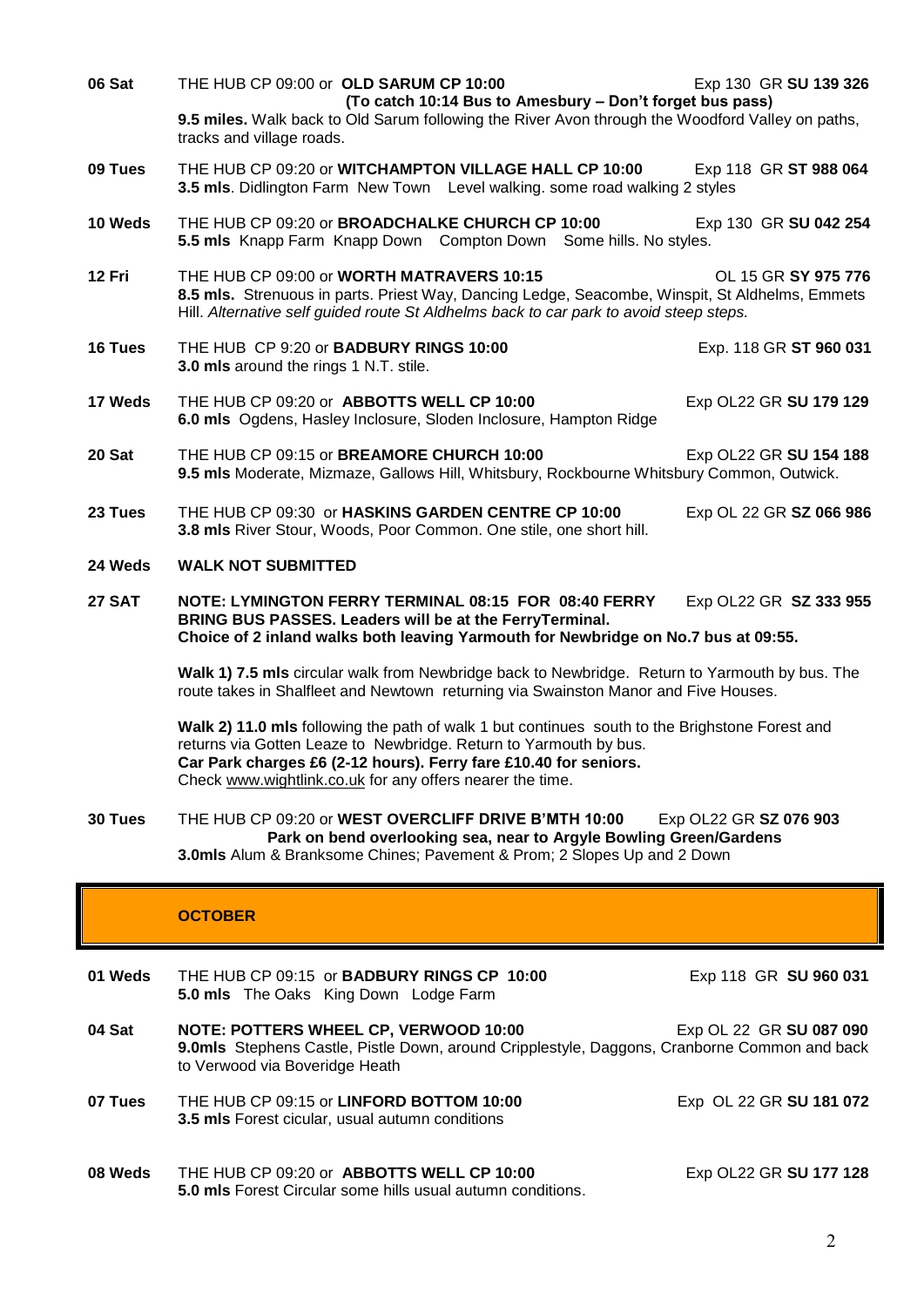- **10 Fri** THE HUB CP 09:15 or **ASHMORE POND 10:00** Exp 118 GR **ST 913 178 9.5 mls** Fontmell Down, Compton Abbas, Prystock, Fontmell Magna.Some stiles and hills.
- **14 Tues** THE HUB CP 9:15 or **MILKHAM CP 10:00** Exp. OL 22 GR **SU 216 102 3.5 mls** Forest walk, no stiles, no hills only inclines.
- **15 Weds NOTE: POTTERNE PARK CP 10:00** Exp OL22 GR **SU 095 075 5.0 mls**. Around Moors Valley & Ringwood Forest.
- **18 Sat WALK NOT SUBMITTED**.
- **21 Tues** THE HUB CP 09:15 or **Knighton Heath Golf Club 10:00 Francis Avenue BH11 8NX SZ 045 954 Please park furthest from the Club House & consider a drink/lunch after**. **NO muddy boots! 3.5 mls** Another undulating walk on Canford Heath.
- **22 Weds** THE HUB CP 09:15 or **ASHMORE WASHERS PIT CP 10:00** Exp 118 GR **ST 897 167 6.0 mls** Stubhampton bottom Well bottom Ashmore pond could well be muddy gentle hills 2/3 stiles.
- **24 Fri** THE HUB CP 09:00 or **WHITEPARISH VILLAGE HALL CP 10:00** Landranger 184 GR **SU 246 235 10.0 mls** Whiteparish, Rowdens farm, Dean hill.
- **28 Tues NOTE: POTTERNE PARK CP 10:00** Exp OL22 GR **SU 095 075 3.5 mls**. Around Moors Valley.

**29 Weds** THE HUB CP 09:30 or **CRANBORNE GARDEN CTR (at top end) 10:00** Exp 118 GR **SU 056 132 (Consider a coffee or drinkon return. Car share if possible) 5.0 mls** Burwood, Boveridge, Jack's Hedge Corner, Cranborne Fm, Manor Fm. Moderate undulating

# **NOVEMBER**

**01 Sat** THE HUB CP 09:20 or **BROADCHALKE CHURCH 10:00** Exp 130 GR **SU 042 254 10.0 mls** Stoke Farthing Bishopstone Compton Down Some hills

- **04 Tues** THE HUB CP 09:15 or **SOLENT MEADS CP 10:00** Exp OL22 GR **SZ 157 915 (First 2 sections of car park are public, last 2 sections for the Golf Centre – Max 3 hours free) 3.4 mls** Solent Meads Golf Course, Southbourne, Double Dykes. Mostly paths, one downward slope, steps up, no stiles.
- **05 Weds** THE HUB CP 09:20 or **WHITE MILL NT CP 10:00** Exp 118 GR ST 957 007 **6.0 mls** Stour Valley Way to Kingston Lacy , track and roads to Shapwick return along river. NT stiles mostly level.

# **07 Fri WALK NOT SUBMITTED**

**11 Tues** THE HUB 9:20 or **BROCK HILL C.P (off Rhinefield Drive) 10:00** Exp. OL 22 GR **SU 267 058 2.5 to 3.0 mls** Forest walk, no stiles.

- **12 Weds WALK NOT SUBMITTED**
- **15 Sat** THE HUB CP 09:15 or **CHARLTON MARSHALL 10:00** Exp 118 & 117 GR **ST 901 040 NOTE Layby on A 350, South of Church, Limited Parking, Car share if possible**. 9 mls **9.0 mls** Stour Valley Way, Wards Drove, Little Down, , Gorcombe Farm, Manor Farm. Undulating, mainly tracks.
- **18 Tues** THE HUB CP 09:40 or **WHITE SHEET HILL CP 10:00** Exp 118 GR **SU 048 036 3.5 mls** Heathland paths. Leaders at start **Ann & David Lanigan 01202 893981 Mob 07966 388000**
- **19 Weds WALK NOT SUBMITTED**
- **21 Fri** THE HUB CP 09:15 or **WINDY CORNER Memorial (Road Parking) 10:00** Exp 118 GR **ST 950 062 9.0 mls** The Tarrants, Rushton, Rawston Monkton, Deanhill and Hemsworth.